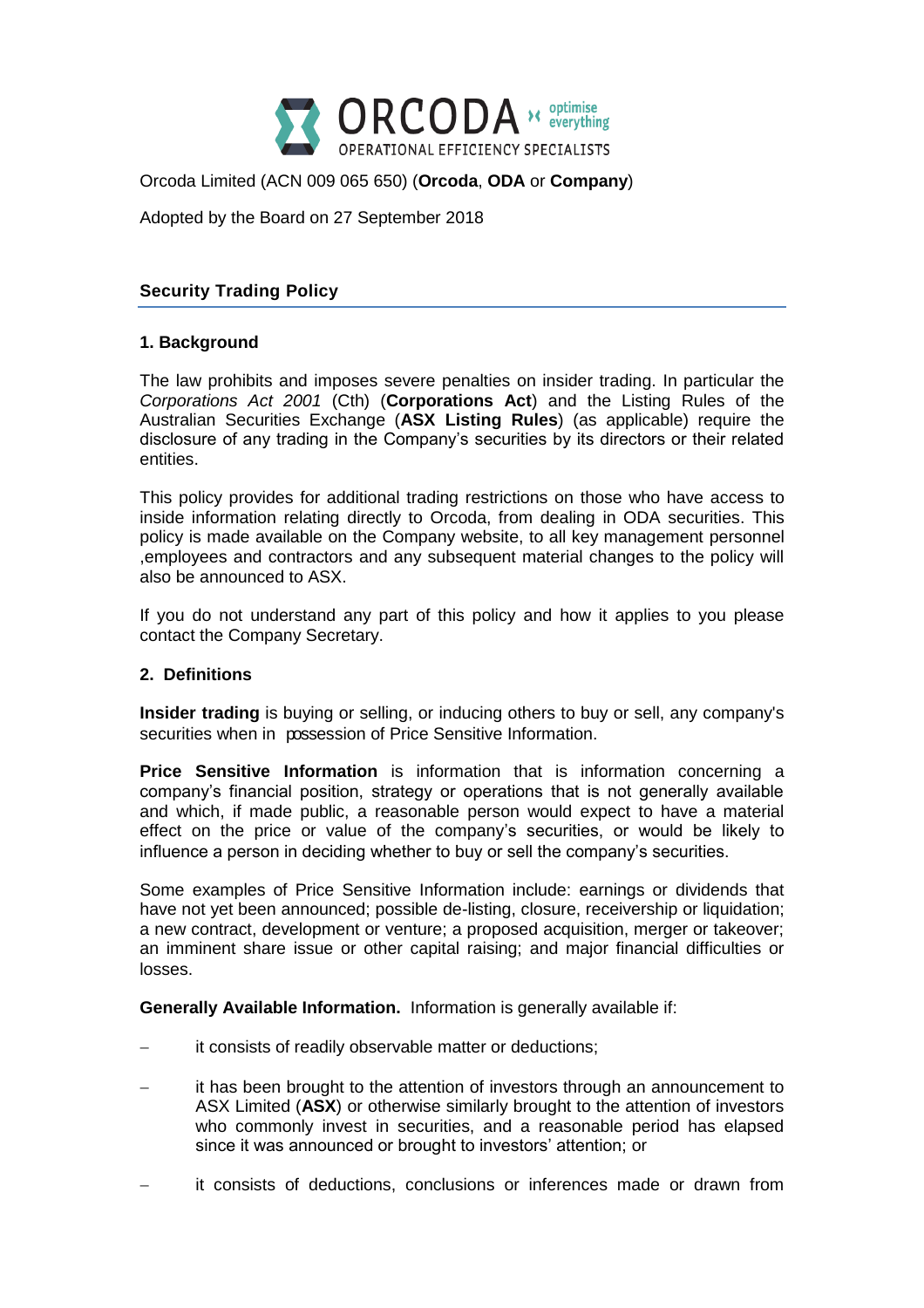information that is readily observable.

Some examples of generally available information include: a change in legislation which will affect ODA's ability to make certain types of investments; or a severe downturn in global securities markets.

**Dealing in securities** includes trading, subscribing, buying or selling securities or entering an agreement to do so, as well as advising, procuring or encouraging others such as family members, friends, colleagues etc to trade in securities.

**Associates** include family members, trusts, companies, nominees and other persons over whom a person has, or may be expected to have, investment control or influence.

## **3. General restrictions when in possession of inside information**

Insider trading is a criminal offence. If a person is in possession of Price Sensitive Information in relation to a company, it is a criminal offence to:

- (a) Trade in that company's securities;
- (b) Advise or procure another person to trade in that company's securities; or
- (c) Pass on inside information to someone else, knowing that the other person may use that information to trade in, or procure someone else to trade in, that company's securities.

The requirements imposed by this policy are separate from and additional to the prohibitions in the Corporations Act on insider trading.

# **4. Additional trading restrictions for employees**

Directors, employees and contractors may have access to Price Sensitive Information in the course of their employment or discharging their responsibilities. Directors, employees and contractors may generally freely trade in the Company's securities however they are reminded that the law applying to insider trading also applies to them. This policy set outs procedure to reduce any perceived possibility of insider trading within the Company.

Strict compliance with this policy is a condition of employment.

Directors, employees and contractors have a duty of confidentiality to the Company. A person must not reveal any confidential information concerning the Company, use that information in any way which may cause loss to the Company, or gain an advantage for themselves or anyone else. This obligation may also extend to information obtained in regard to other companies including the Company's suppliers or customers.

Directors, employees and contractors must:

(a) Take all reasonable steps to prevent the trading in the Company's securities by their spouse, partner, child or other immediate family member, or trust or other company controlled by them (or an investment adviser acting on behalf of them who intends dealing in the Company's securities) when in possession of Price Sensitive Information;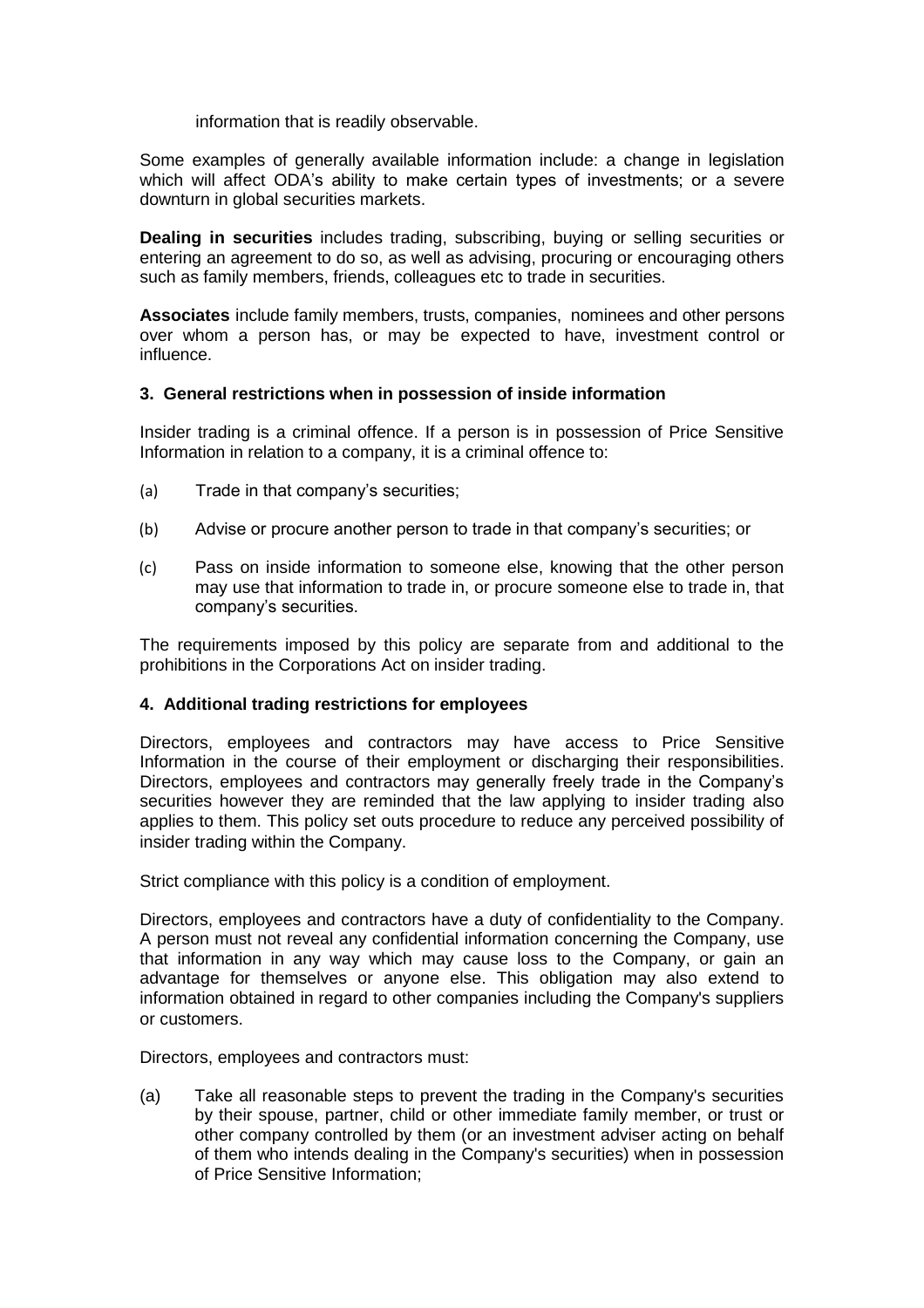- (b) Not engage in short term or speculative trading of the Company's securities, which is defined as the purchase and sale of the same securities within a 12 month period;
- (c) Exercise care if borrowing monies to purchase securities or offering securities held by them as collateral;
- (d) Not enter into arrangements, such as margin loans or arrangements involving the Company's securities as collateral to secure repayment of a loan, where the lender is granted a right to sell or compel the sale of the securities at a time that this policy prohibits the director, employee or contractor dealing in the securities; and
- (e) Not use derivatives such as caps, collars, warrants or similar products in relation to any Company securities held by directors, employees or contractors.

## **5. Additional trading restrictions for Key Management Personnel**

Additional restrictions on trading in the Company's securities apply to those persons having authority and responsibility for planning, directing and controlling the activities of the Company, directly or indirectly, including but not limited to: the directors of the Company, the Chief Executive Officer and all executives reporting directly to the Chief Executive Officer and the Company Secretary (**Key Management Personnel**).

As Key Management Personnel hold positions where it may be assumed that they will have access to inside information regarding the Company therefore this policy places additional restrictions on Key Management Personnel and their associates dealing with the Company's securities.

Key Management Personnel and their associates must not trade in the Company's securities without written approval, such approval to be obtained pursuant to the procedures set out in this policy.

A list of all Key Management Personnel is to be maintained by the Company Secretary who will ensure all Key Management Personnel receive notification of this policy.

#### **6. Scope of the Policy**

This policy does not apply to every dealing with the Company's securities and as such there are some dealings which may be exempt from the requirements of this policy, namely:

- (a) where the beneficial interest in the relevant security of the Company does not change;
- (b) where the persons otherwise prohibited from dealing pursuant to this policy have no control over trading decisions; or
- (c) where trading occurs under an offer to all or most of the Company's security holders.

Employees, contractors and Key Management Personnel (**Restricted Persons**),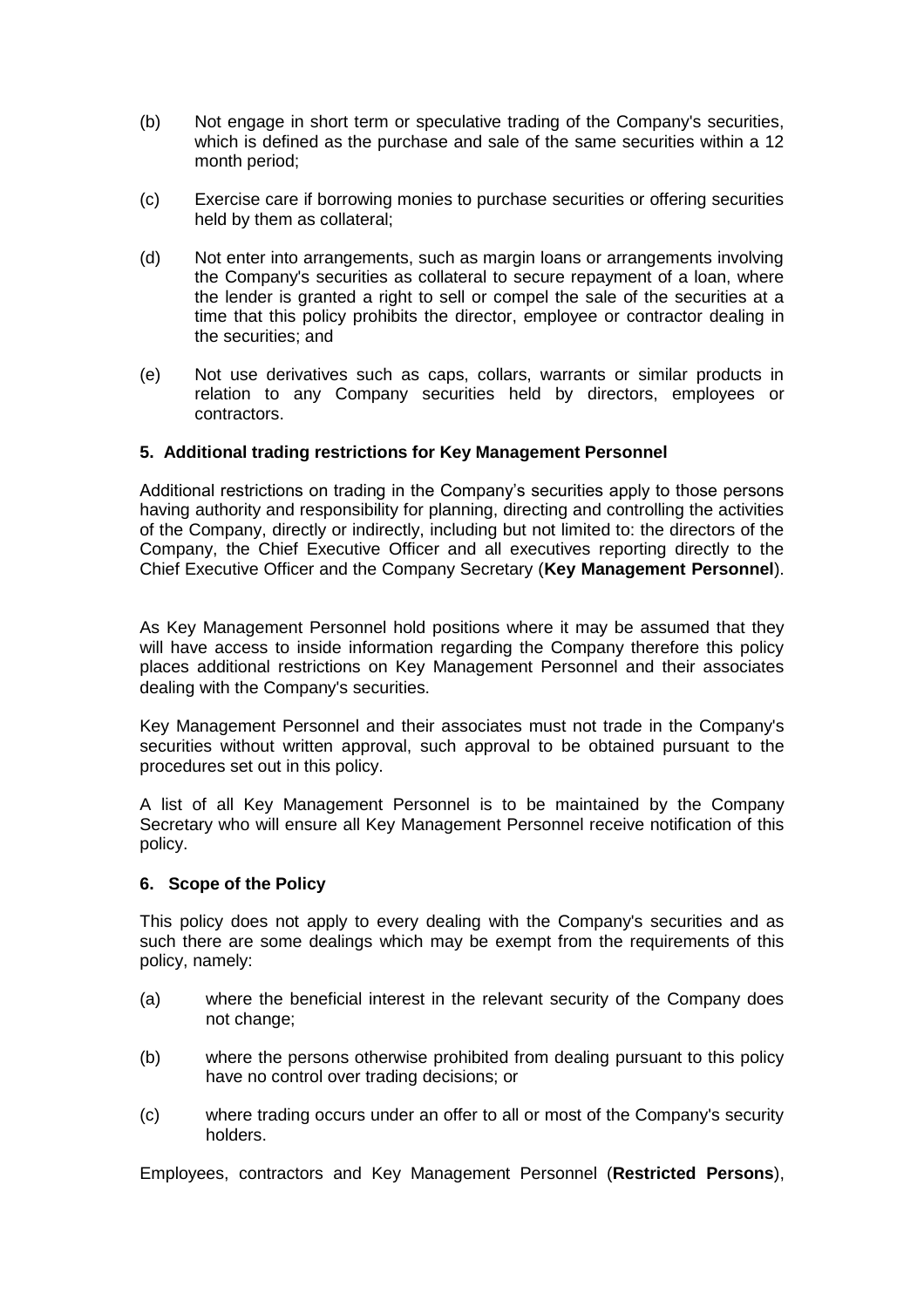otherwise prohibited from dealing in the Company's securities at a particular time, pursuant to this policy, are specifically excluded from the application of this policy when dealing in the Company's securities in the following manner:

- (i) An investment in, or trading in units of, a fund or other scheme (other than a scheme only investing in the securities of the Company) where the assets of the fund or other scheme are invested at the discretion of a third party;
- (ii) Where a Restricted Person is a trustee, trading in the securities of the Company by that trust provided the Restricted Person is not a beneficiary of the trust and any decision to trade during a prohibited period is taken by the other trustees or by the investment managers independently of the Restricted Person;
- (iii) Undertakings to accept, or the acceptance of, a takeover offer;
- (iv) Trading under an offer or invitation made to all or most of the security holders, including decisions relating to whether or not to take up the entitlements and the sale of entitlements required to provide for the take up of the balance of entitlements under a renounceable pro rata issue;
- (v) A disposal of securities of the Company that is the result of a secured lender exercising their rights, for example, under a margin lending arrangement;
- (vi) A dealing to acquire securities where shareholder approval for the dealing has been obtained and/or the dealing is in accordance with the terms of an individual employment / appointment agreement or dealings under an employee incentive scheme, performance rights plan (or similar);
- (vii) A dealing to acquire securities pursuant to the terms of a business acquisition;
- (viii) The exercise (but not the sale of securities following exercise) of an option or a right under an employee incentive scheme, or the conversion of a convertible security, where the final date for the exercise of the option or right, or the conversion of the security, falls at a time prohibited under this policy and the Restricted Person could not reasonably have been expected to exercise it at a time when free to do so;
- (ix) Transactions conducted between a person and their spouse, civil partner, child or step-child;
- (x) Bona fide gifts to a Restricted Person by a third party; and
- (xi) An unforseen circumstance or dealing that is considered by, and declared in writing by, the Chairman to be consistent with the objectives of this Policy such that it should be excluded.

However, where any director, employee or contractor of the Company who would otherwise be prohibited from trading under this policy, and is seeking to rely on these exclusions so as to trade, they must first notify the Chairman in writing of the dealing and the applicable exclusion.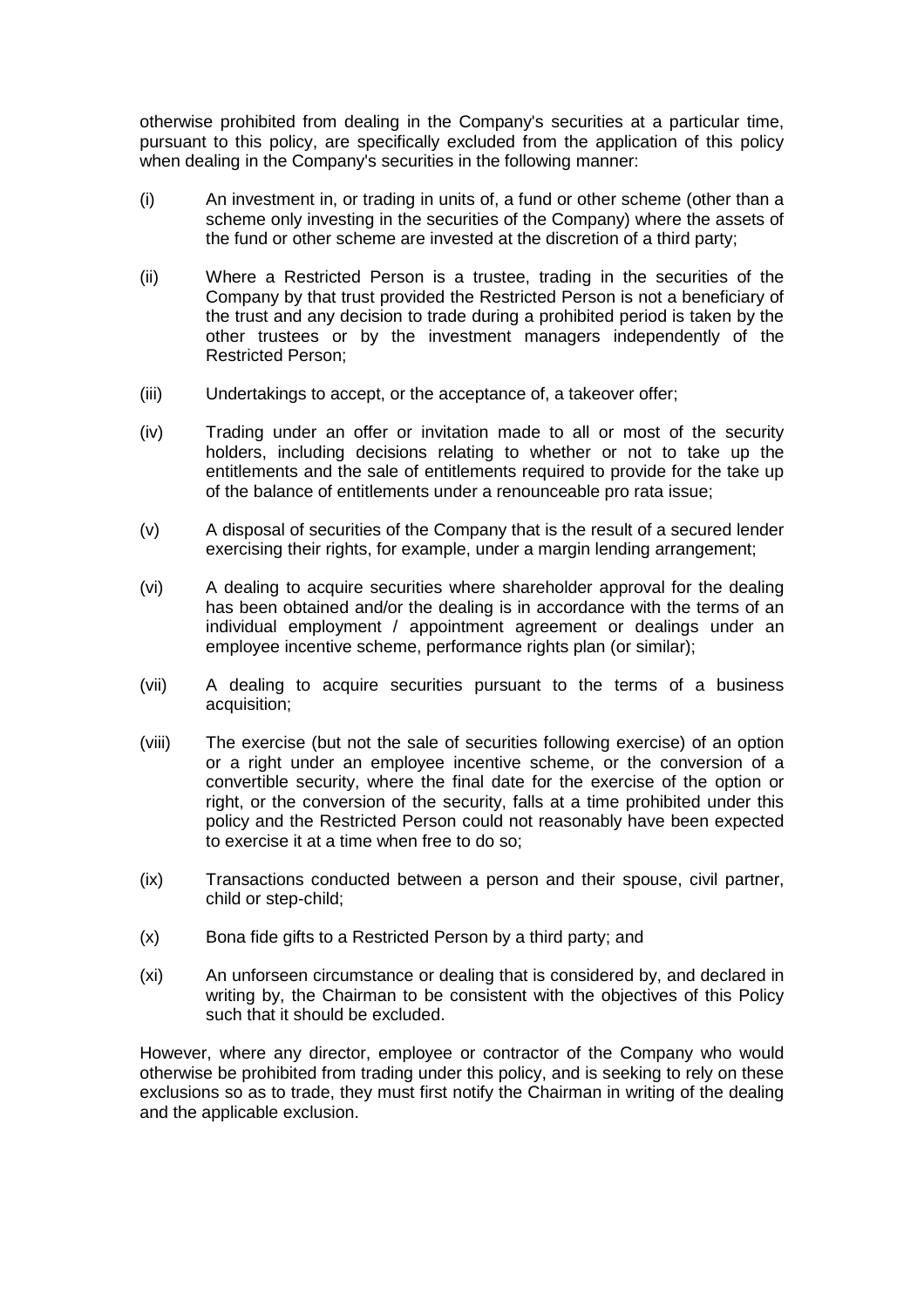# **7. Application Procedure**

Key Management Personnel or their associates must not trade in the Company's securities without prior written approval. The required written approval can only be obtained as follows:

- (a) By completing a **Orcoda Personal Trading Approval Form (Schedule A)** of their intention to the Company Secretary who will forward the request to the Chairman of the Board for approval **(Application)**;
- (b) The Chairman will respond to the Application, normally, within 24 hours when a written or emailed approval or refusal will be returned to the Key Management Person. Any such approval will be valid for 7 days from the date it is given, meaning the relevant dealing can only occur during that period (subject to the other requirements of this policy) **(Approval)**.
- (c) The Chairman may, at his or her discretion and without limitation, refuse an Application or grant Approval subject to conditions.
- (d) The Chairman may refer an Application to the full Board at his or her discretion and must inform the Board of any such requests.
- (e) In the case of the Chairman intending to trade in the Company's securities, the Chairman must notify and obtain approval from the Board before trading or giving instructions for trading.
- (f) If Approval is granted and the dealing occurs, all Key Management Personnel must advise the Company Secretary of their or their associate's participation in any trading of the Company's securities within five business days of the date of any such dealings, including details of the applicant's percentage shareholding in the Company.

Notwithstanding that the Company Secretary is to be informed of all information concerning Key Management Personnel's shareholding, the ultimate responsibility for ensuring that the required forms and notifications, including the acquisition of any substantial shareholding or change in any substantial shareholding, are lodged with ASIC and ASX, remains with the relevant Key Management Person.

Key Management Personnel should note that, notwithstanding that the Chairman has granted consent, it is the Key Management Person's obligation to ensure that they do not breach the general obligation not to deal in the Company's securities when in possession of Price Sensitive Information.

# **8. Closed Periods**

Given the increased likelihood that Key Management Personnel will be in possession of Price Sensitive Information during certain events, they are prohibited from trading in the Company's securities during the following times **(Closed Periods)**:

- (a) In the two weeks prior to the release of the Company's quarterly reports and for 1 business day after the release of the report;
- (b) In the 1 month prior to the release of the Company's half-year financial results and for 1 business day after the release of the results;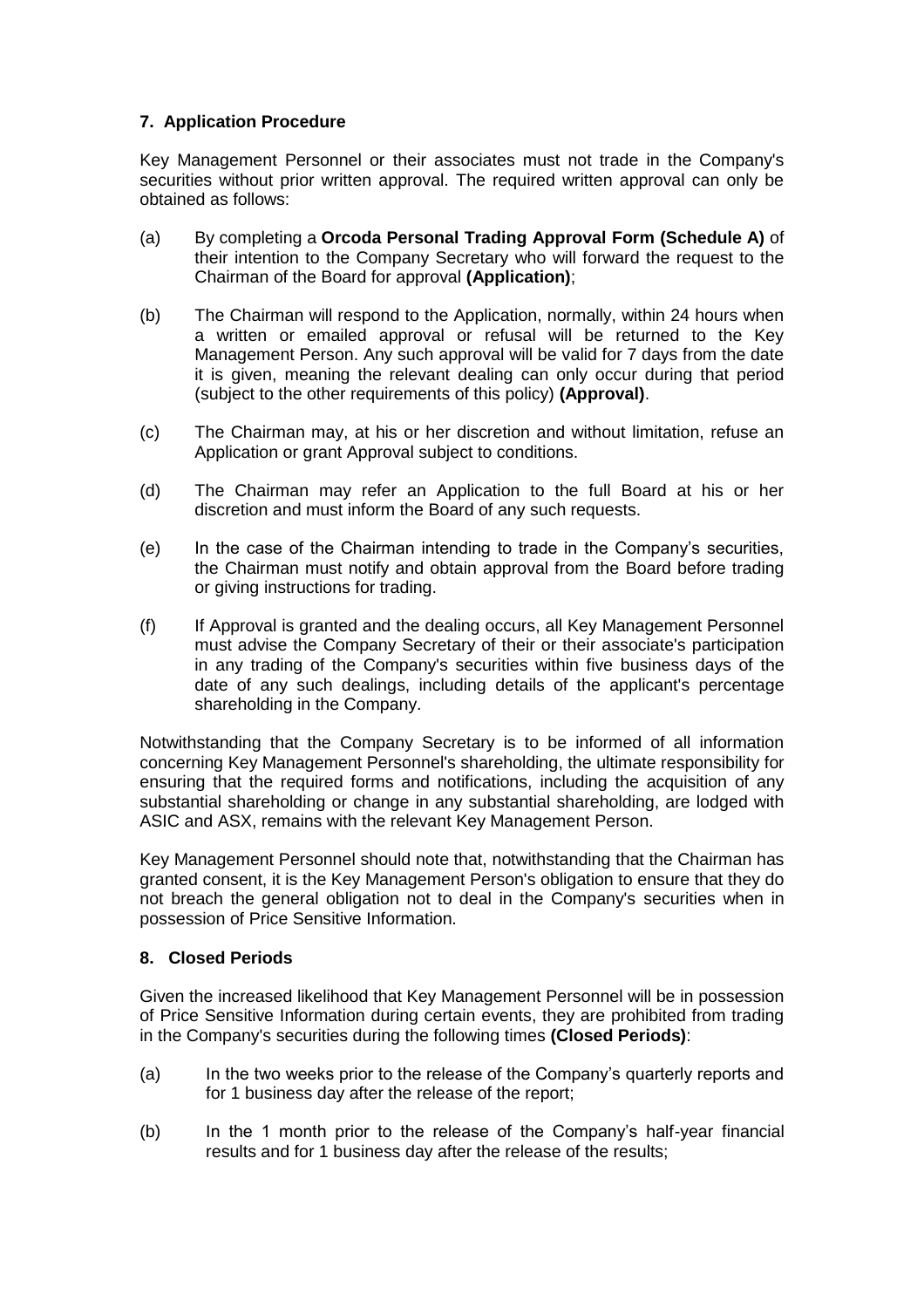- (c) In the 1 month prior to the release of the Company's full-year financial results and for 1 business day after the release of the results; and
- (e) During any extension to the above closed periods, and during any additional closed periods, as specified by the Board.

## **9. Prohibited Periods**

In addition to the Closed Periods, the Board has the discretion to prohibit trading by any Key Management Personnel, for example during periods when it is considering matters which are subject to the exceptions to the continuous disclosure requirements set out in Listing Rule 3.1A (Prohibited Periods). As Key Management Personnel must not trade in the Company's securities without written approval, this provides the opportunity for the Board to exercise its discretion to prohibit trading.

## **10. Exceptional Circumstances**

In exceptional circumstances consent may be given by the Chairman for a Key Management Person to sell (but not to purchase) the Company's securities during a Prohibited Period, when they would otherwise be prohibited from doing so.

**"Exceptional circumstances"** may include genuine hardship, severe financial hardship, and court orders or some other overriding legal or regulatory requirement, as determined at the Chairman's discretion. A tax liability would not normally constitute severe financial hardship unless the person has no other means of satisfying the liability.

To obtain the Chairman's consent to sell the Company's securities in exceptional circumstances, the following procedure must be followed:

- (a) A written or emailed request to sell the Company's securities in exceptional circumstances is sent to the Company Secretary who will forward the request to the Chairman for approval. The request must include:
	- (i) A declaration that the applicant is not in possession of Price Sensitive Information in relation to the proposed dealing;
	- (ii) Details as to the grounds upon which the applicant believes they fall within exceptional circumstances, including any documentary evidence.
- (b) The Chairman may:
	- (i) At his or her discretion and without limitation, refuse to grant consent to the dealing or place conditions on the dealing; and
	- (ii) Refer a request to trade to the full Board at his or her discretion and must inform the Board of any such requests.
- (c) In the case of the Chairman intending to trade in the Company's securities, the Chairman must notify and obtain approval from the Board before trading or giving instructions for trading.
- (d) The Chairman will respond to a Request, normally, within 24 hours when a written or emailed approval or refusal will be returned to the Key Management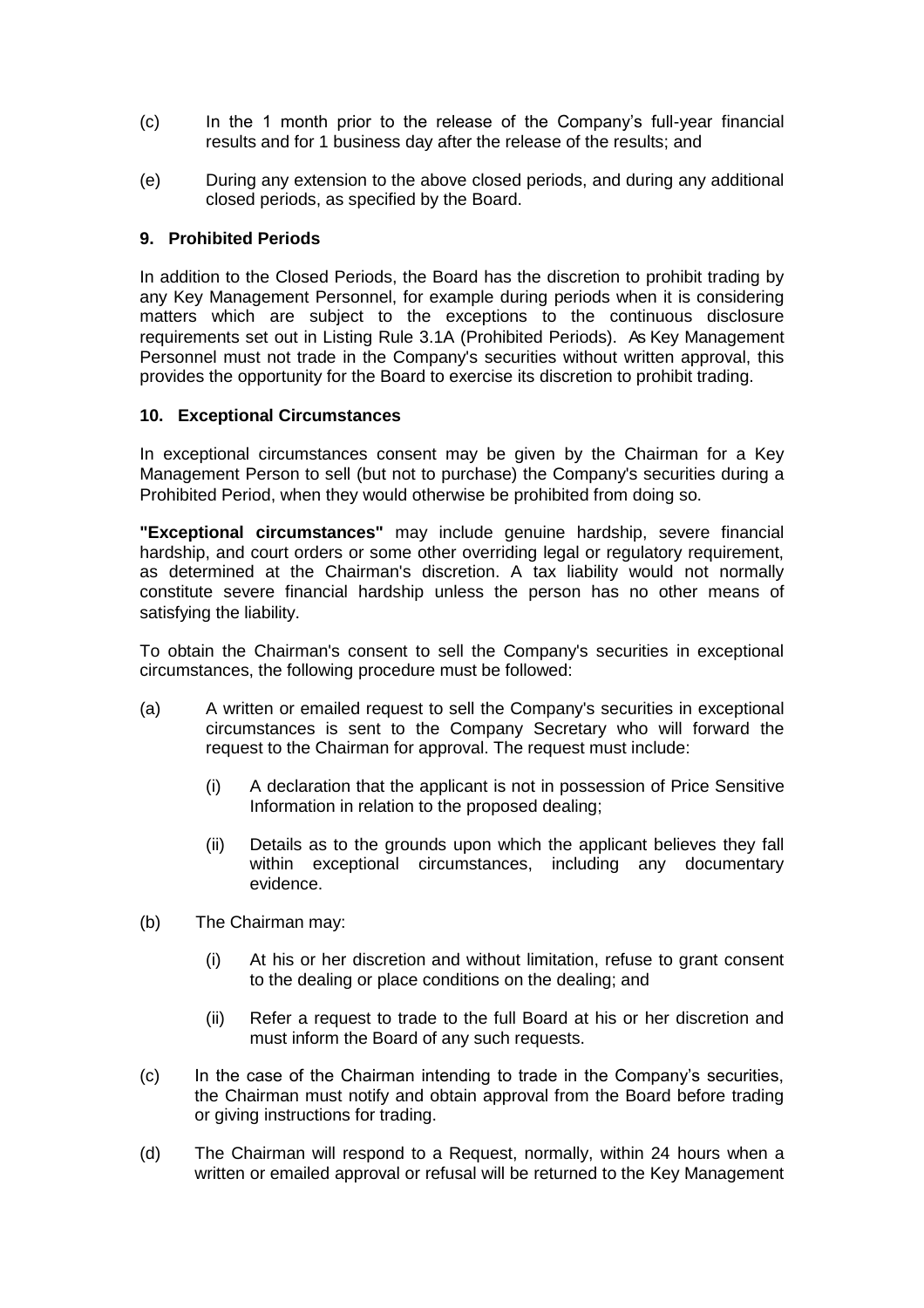Person. Any such approval may be:

- (i) Subject to conditions; and
- (ii) Valid for a limited period of time (usually 7 days) from the date it is given.
- (e) If Grant of Exemption is made and the dealing occurs, the Key Management Person must advise the Chairman of their or their associate's participation in any trading of the Company's securities within five business days of the date of any such dealings.

Notwithstanding that the Chairman is to be informed of all information concerning Key Management Personnel's shareholding, the ultimate responsibility for ensuring that the required forms and notifications, including the acquisition of any substantial shareholding or change in any substantial shareholding, are lodged with ASIC and ASX, remains with the relevant Key Management Personnel. Key Management Personnel should note that, notwithstanding that the Chairman has granted consent, it is the Key Management Person's obligation to ensure that they do not breach the general obligation not to deal in the Company's securities when in possession of unpublished Price Sensitive Information.

## **11. Securities of other entities**

The Chairman may extend this policy by specifying that Restricted Persons are also restricted from dealing in the securities of other specified entities with which Orcoda may have a close relationship.

#### **12. Policy Awareness**

To ensure all Applicable Persons are aware of the Company's Security Trading Policy and its contents the Policy will be:

- (i) Be part of the Company's Induction Pack for new employees and Contractors;
- (ii) Be available on the Company's website and intranet (if applicable);
- (iii) Emails will be sent to Restricted Persons notifying them when trading windows are open and closed.

#### **13. Compliance**

The responsibility of monitoring compliance with this policy will reside with the board. The Company Secretary will bring any abnormalities identified, to the attention of the Board.

# **14. Review and publication of this policy**

The Board will review this policy from time to time. This policy may be amended by resolution of the Board.

A copy of this policy will be available on Orcoda' website. It will be distributed to all directors, employees and other persons as relevant. Key features will be published in the Corporate Governance Statement.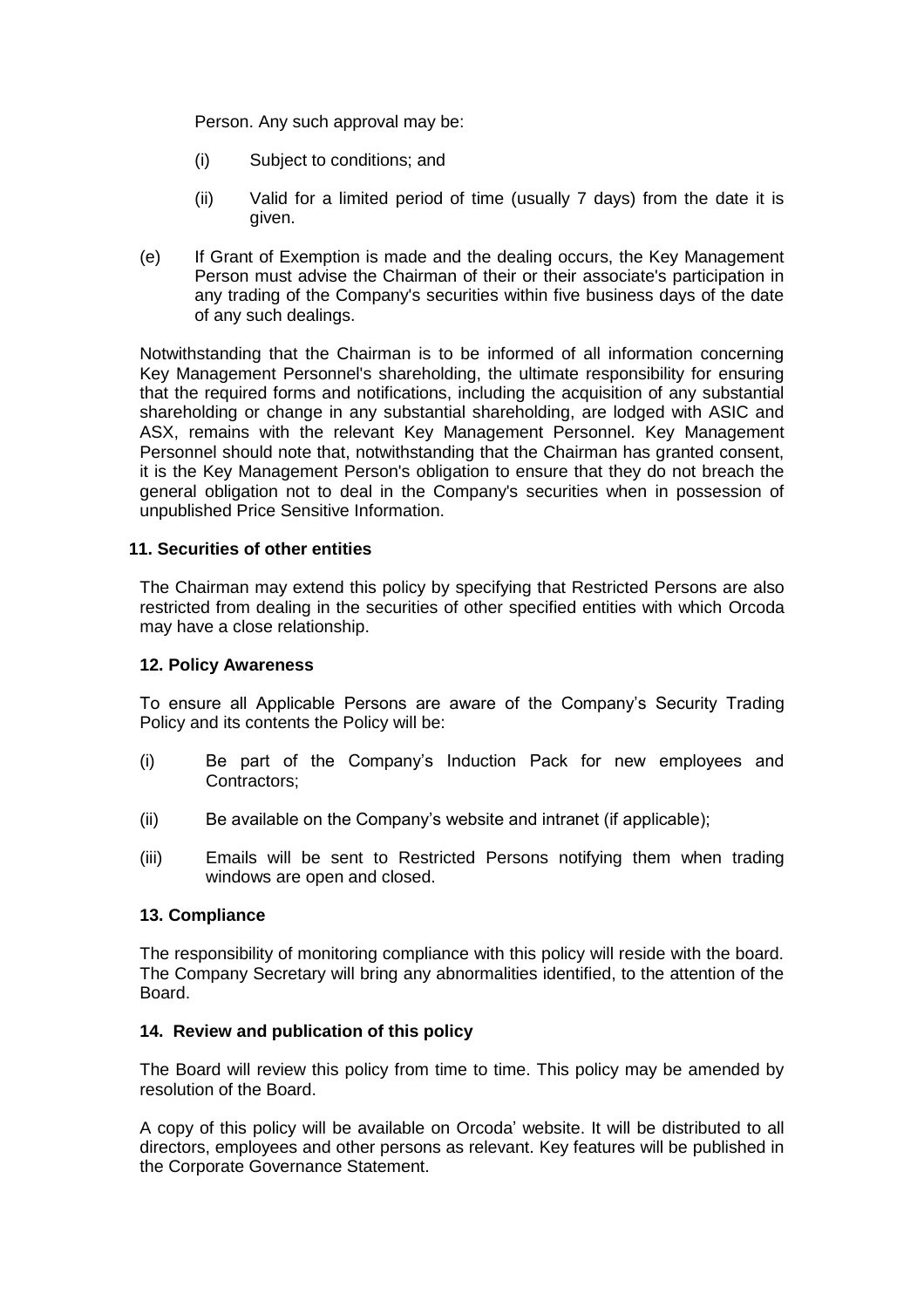Date Policy Established: September 2008.

Date Policy last reviewed and adopted: September 2018